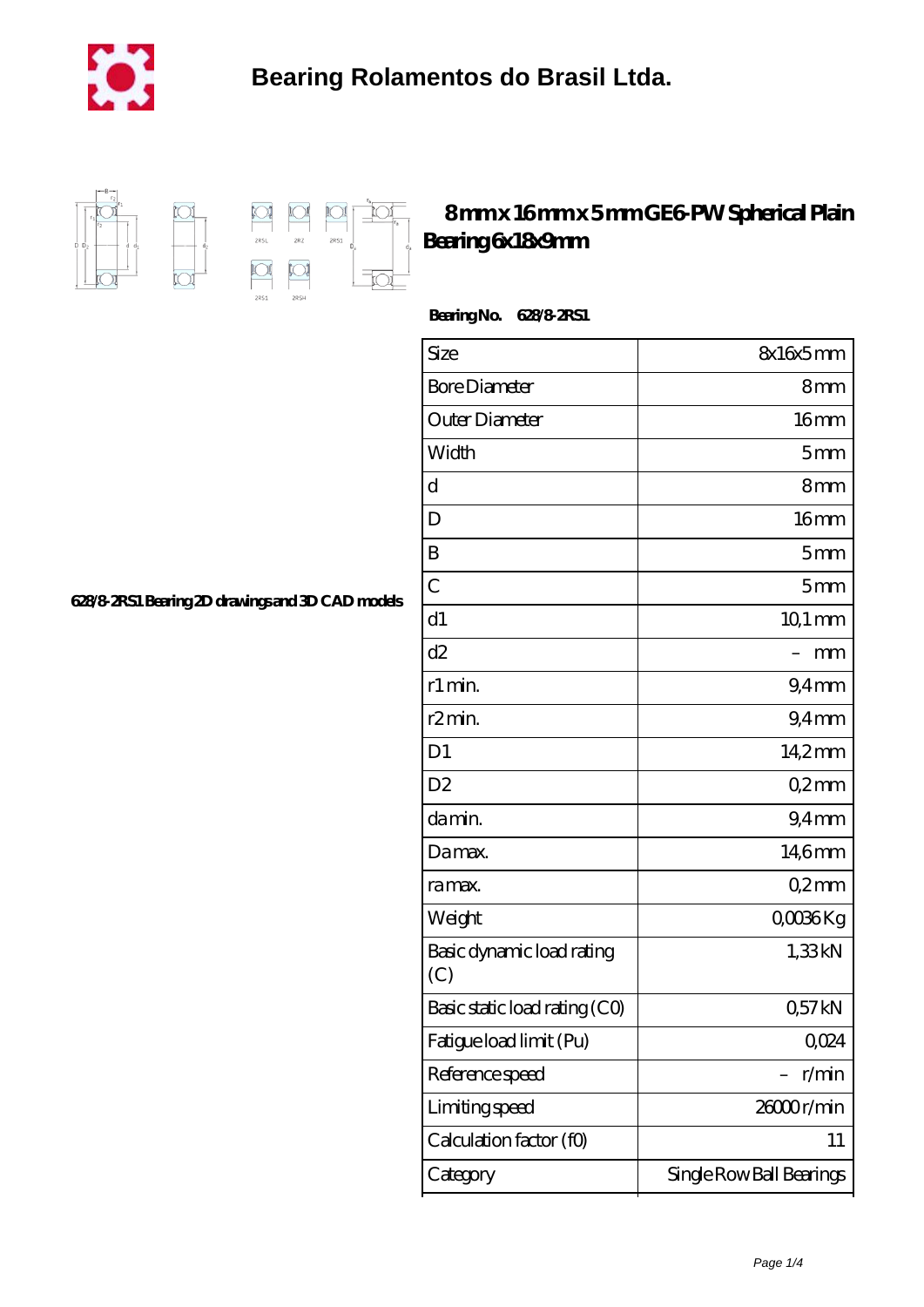

## **[Bearing Rolamentos do Brasil Ltda.](https://m.cityofwaverly.org)**

| Inventory                          | 0 <sup>0</sup>                                                                                                                                                                                                                           |
|------------------------------------|------------------------------------------------------------------------------------------------------------------------------------------------------------------------------------------------------------------------------------------|
| Manufacturer Name                  | <b>SKF</b>                                                                                                                                                                                                                               |
| Minimum Buy Quantity               | N/A                                                                                                                                                                                                                                      |
| Weight / Kilogram                  | 0004                                                                                                                                                                                                                                     |
| Product Group                      | <b>BOO308</b>                                                                                                                                                                                                                            |
| Enclosure                          | 2 Seals                                                                                                                                                                                                                                  |
| Precision Class                    | ABEC 1   ISO PO                                                                                                                                                                                                                          |
| Maximum Capacity / Filling<br>Slot | No                                                                                                                                                                                                                                       |
| Rolling Element                    | <b>Ball Bearing</b>                                                                                                                                                                                                                      |
| Snap Ring                          | No                                                                                                                                                                                                                                       |
| <b>Internal Special Features</b>   | No                                                                                                                                                                                                                                       |
| Cage Material                      | Steel                                                                                                                                                                                                                                    |
| Enclosure Type                     | Contact Seal                                                                                                                                                                                                                             |
| Internal Clearance                 | CO-Medium                                                                                                                                                                                                                                |
| Inch - Metric                      | Metric                                                                                                                                                                                                                                   |
| Long Description                   | <b>SMM Bore: 16MM Outside</b><br>Diameter; 5MM Outer Race<br>Width; 2 Seals; Ball Bearing;<br>ABEC 1   ISO PQ No Filling<br>Slot; No Snap Ring No<br><b>Internal Special Features</b><br>CO Medium Internal<br>Clearance; Steel Cage; Co |
| Other Features                     | Deep Groove   NBR Seal                                                                                                                                                                                                                   |
| Category                           | Single Row Ball Bearing                                                                                                                                                                                                                  |
| <b>UNSPSC</b>                      | 31171504                                                                                                                                                                                                                                 |
| Harmonized Tariff Code             | 8482.105068                                                                                                                                                                                                                              |
| Noun                               | Bearing                                                                                                                                                                                                                                  |
| Keyword String                     | Ball                                                                                                                                                                                                                                     |
| Manufacturer URL                   | http://www.skf.com                                                                                                                                                                                                                       |
| Manufacturer Item Number           | 628/8-2RS1                                                                                                                                                                                                                               |
| Weight/LBS                         | 0013                                                                                                                                                                                                                                     |
| Outside Diameter                   | Q63Inch   16 Millimeter                                                                                                                                                                                                                  |
| Bore                               | 0315Inch   8Millimeter                                                                                                                                                                                                                   |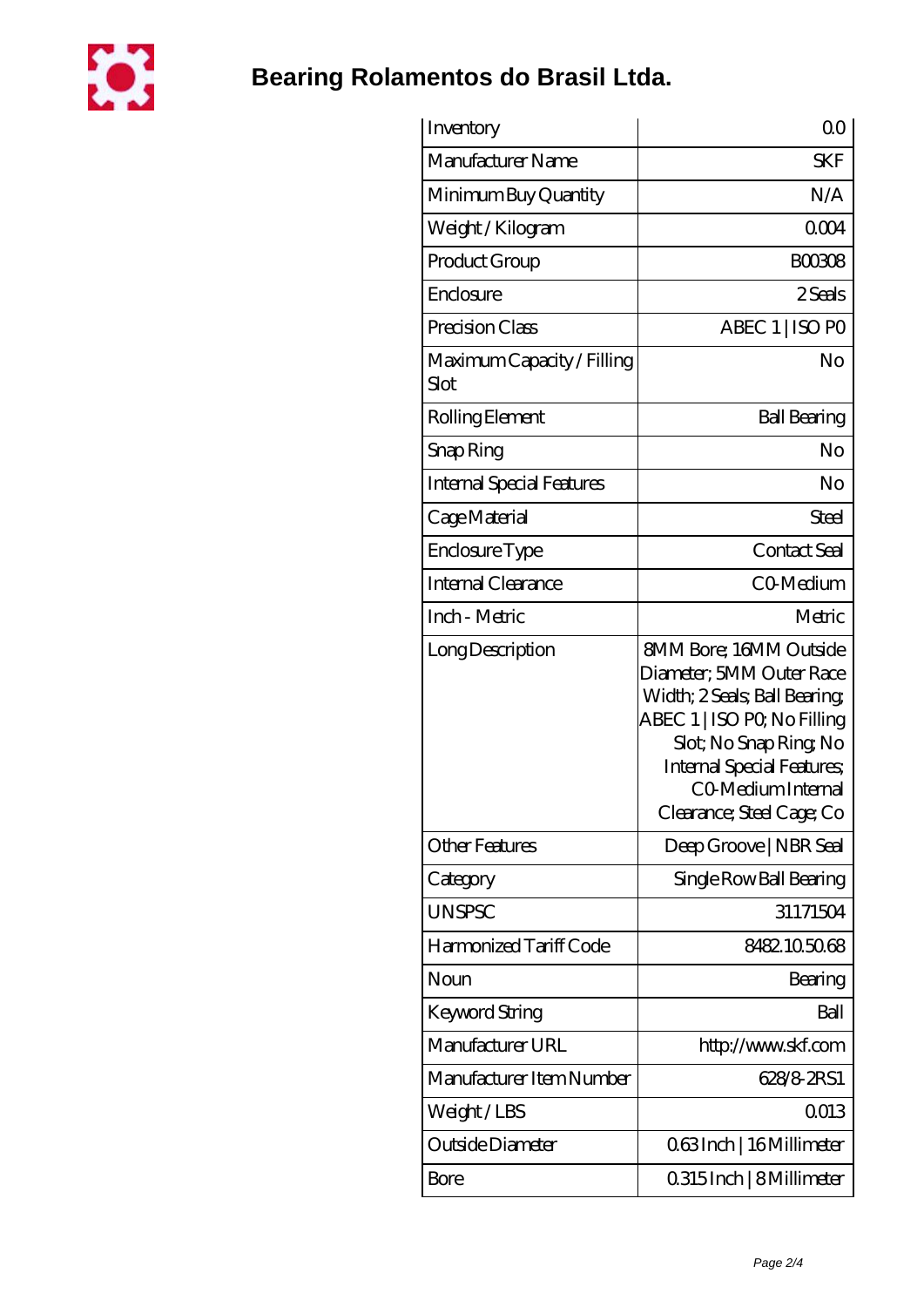

| Inner Race Width                  | OInch   OMillimeter       |
|-----------------------------------|---------------------------|
| Outer Race Width                  | Q 197 Inch   5 Millimeter |
| bore diameter:                    | 8 <sub>mm</sub>           |
| static load capacity.             | 057kN                     |
| outside diameter:                 | 16 <sub>mm</sub>          |
| precision rating                  | Not Rated                 |
| overall width:                    | 5mm                       |
| finish/coating                    | Uncoated                  |
| bore type:                        | Round                     |
| cage material:                    | Steel                     |
| closure type:                     | Double Sealed             |
| outer ring width:                 | 5 <sub>mm</sub>           |
| rowtype & fill slot:              | Single Row Non-Fill Slot  |
| fillet radius                     | 02mm                      |
| internal clearance:               | CO                        |
| maximum rpm:                      | 26000RPM                  |
| operating temperature<br>range:   | $-40$ to $+210^{\circ}$ F |
| series                            | 62                        |
| dynamic load capacity:            | 1.33kN                    |
| $d_1$                             | $101 \,\mathrm{mm}$       |
| $D_2$                             | 14.2mm                    |
| $r_{1,2}$ min.                    | 02mm                      |
| $d_{a}$ min.                      | 94 <sub>mm</sub>          |
| $d_a$ max.                        | 94 <sub>mm</sub>          |
| $D_a$ max.                        | 146mm                     |
| $r_a$ max.                        | 02mm                      |
| Basic dynamic load rating C       | 1.33kN                    |
| Basic static load rating $C_0$    | 057kN                     |
| Fatigue load limit P <sub>u</sub> | QO24kN                    |
| Calculation factor $k_r$          | 0015                      |
| Calculation factor $f_0$          | 11                        |
|                                   |                           |